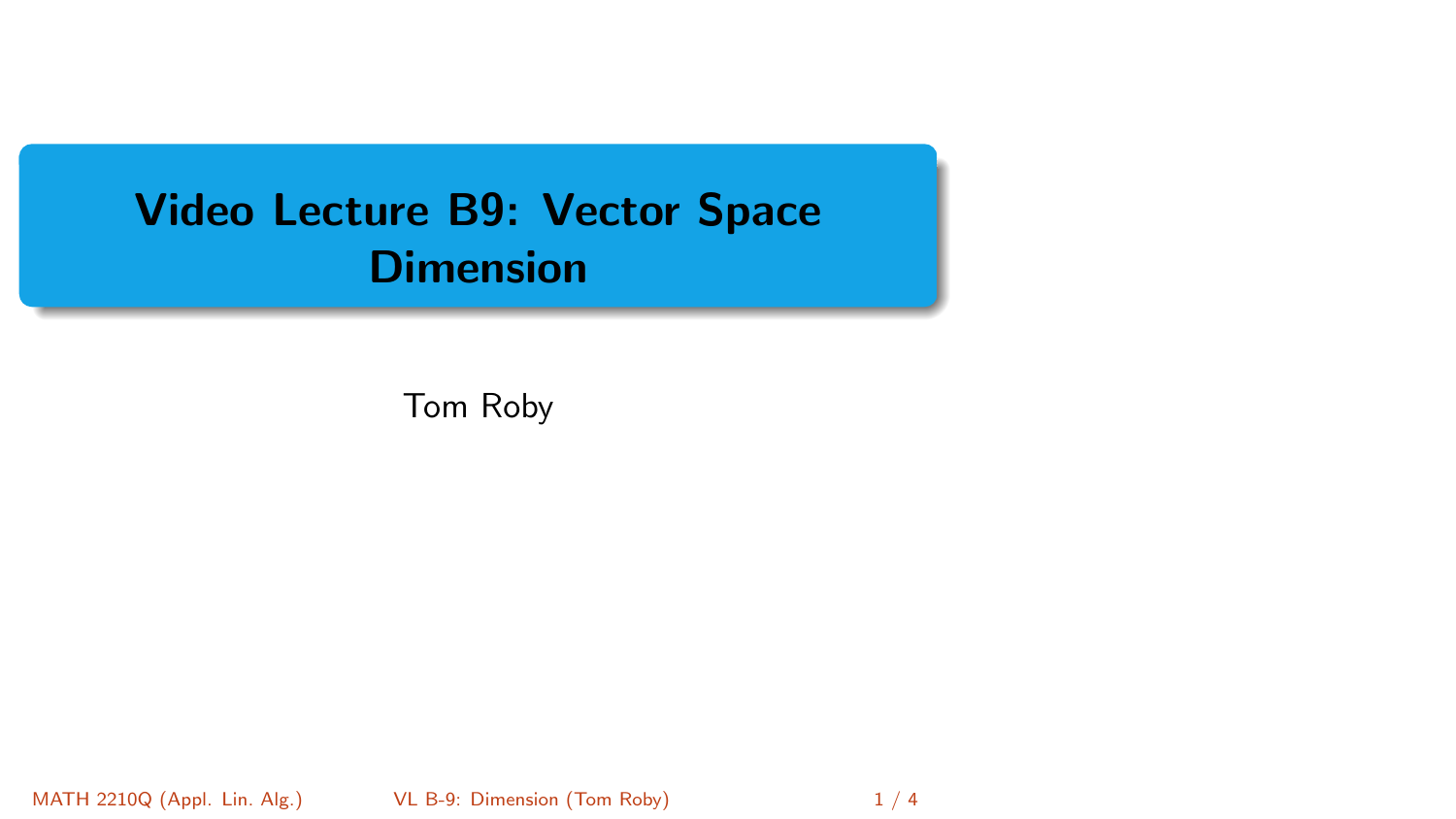# Outline & Objectives

- Define the *dimension* of a vector space, an intrinsic invariant that captures the notion of its "size".
- Compute the dimension of several familiar vector spaces.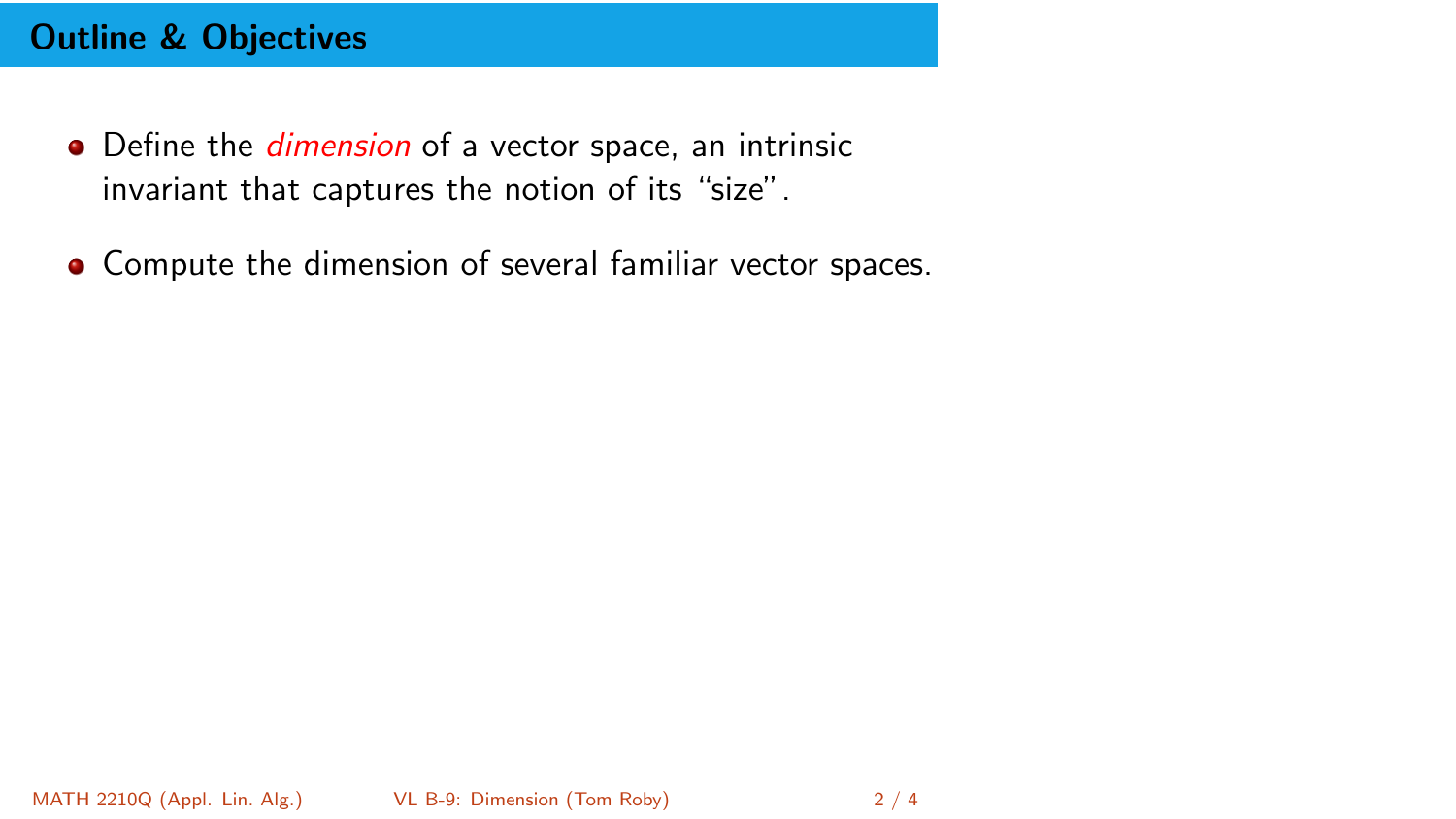# Dimension of a vector space

#### Lemma

Assume V has a basis  $\mathcal{B} = \{ \vec{b}_1, \ldots, \vec{b}_n \}$ . Then any set in V with more than *n* vectors is linearly dependent.

Pf: If  $S = {\vec{u_1}, \ldots, \vec{u_p}}$  with  $p > n$ , then  $\{[\vec{u_1}]_B, \ldots, [\vec{u_p}]_B\} \subseteq \mathbb{R}^n \ldots$ 

Theorem (Dimension Theorem)

If V has a basis  $\beta$  of cardinality n, then every basis of V has cardinality n.

**Proof:** Let C be a basis of V. Since C is linearly independent,  $\#\mathcal{C} \leq \#\mathcal{B}$  by lemma. Symmetrically, since  $\mathcal{B}$  is linearly independent,  $\#\mathcal{B} \leq \#\mathcal{C}$ . Hence,  $\#\mathcal{C} = \#\mathcal{B} = n$ . ■

## **Definition**

If  $V$  is not spanned by any finite set of vectors, then we call  $V$ infinite dimesional. Otherwise, V has a finite basis  $\beta$  and we define the dimension of V by dim  $V := \#B$ . Set  $\dim\{\vec{0}\} = 0$ .

MATH 2210Q (Appl. Lin. Alg.) [VL B-9: Dimension](#page-0-0) (Tom Roby) 3 / 4